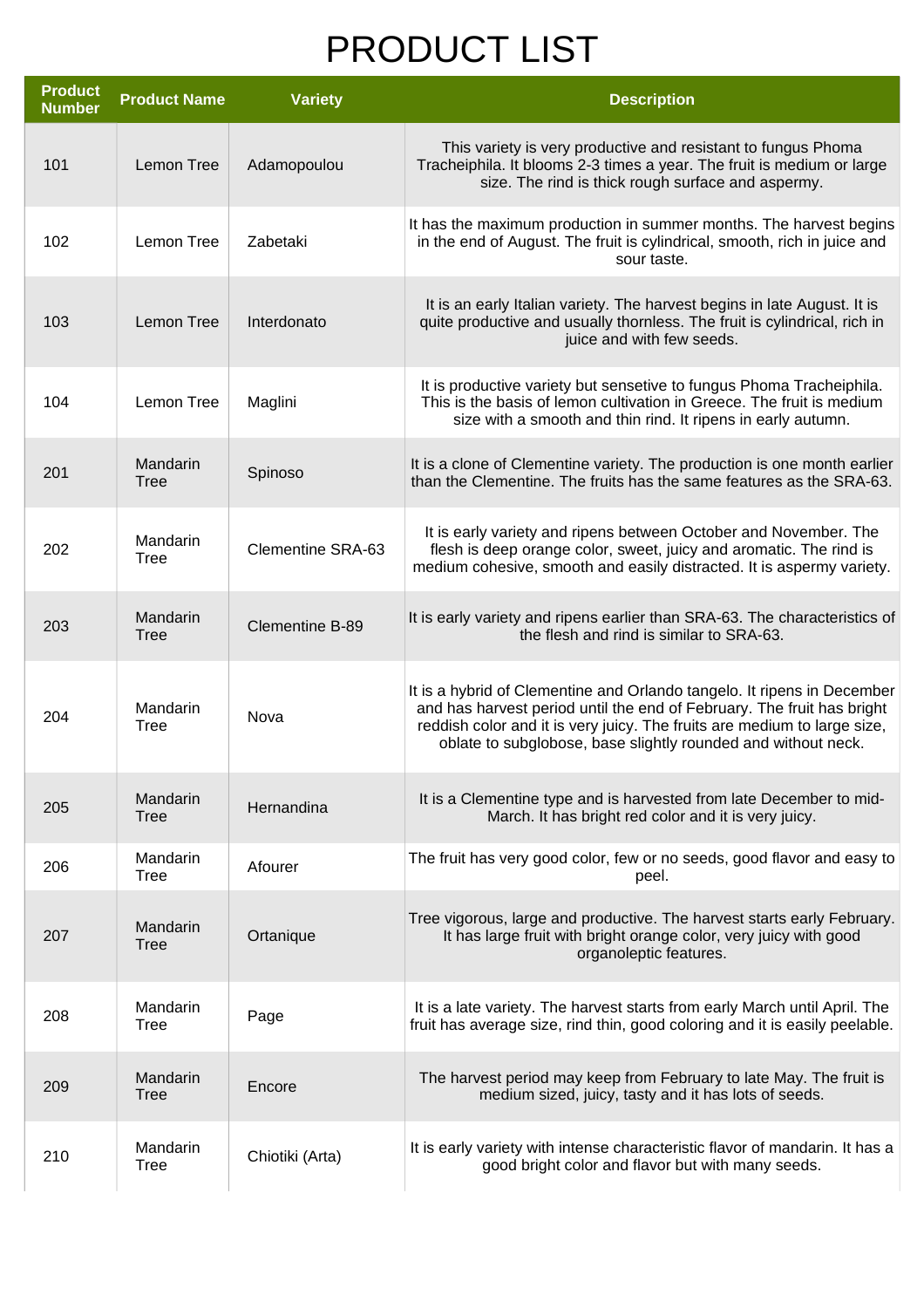## PRODUCT LIST

| <b>Product</b><br><b>Number</b> | <b>Product Name</b>       | <b>Variety</b>    | <b>Description</b>                                                                                                                                                                                                                                                               |
|---------------------------------|---------------------------|-------------------|----------------------------------------------------------------------------------------------------------------------------------------------------------------------------------------------------------------------------------------------------------------------------------|
| 301                             | Orange Tree               | Navelina          | It is early variety, matures in October. The tree is medium sized and<br>quite productive. The fruit has an intense orange color, medium-thin<br>rind and smooth, good quality and sufficient size.                                                                              |
| 302                             | Orange Tree               | Salustiana        | Tree with long harvest period that starts from the beginning of<br>November and ends at the end of March. It is a aspermy variety, very<br>juicy. The fruit is medium-large sized.                                                                                               |
| 303                             | Orange Tree               | Newhall           | The characteristics of the tree is similar to Navalines. It is earlier<br>variety than Navalines beacause of the fruit lower acidity. The shape<br>of the fruit is oval.                                                                                                         |
| 304                             | Orange Tree               | Lane Late         | It has a long harvest margin from December through February without<br>any fruit drop. The fruit is large. The fleshy part of the fruit has quality<br>texture and nice flavor.                                                                                                  |
| 305                             | Orange Tree               | <b>Navel Late</b> | It is late variety with harvest period from January to May. The size of<br>the fruit is medium to large with excellent quality and without seeds.<br>Recommended for areas without frost.                                                                                        |
| 306                             | Orange Tree               | Valencia          | Mainly harvested in the March and April but the fruit can be left on the<br>tree until September. It is resistant to harsh enviromental conditions<br>and infections. The fruit is medium size, oblong to spherical section,<br>thick and rind, few seeds with a pleasant taste. |
| 307                             | Orange Tree               | <b>Dolco</b>      | The feature of the fruit is the characteristic sweet taste. The size of the<br>fruit is small to medium with enough juice.                                                                                                                                                       |
| 308                             | Orange Tree               | Sanguine          | It is tree of medium vigor and size, highly productive. The fruit is<br>medium to large with few seeds. The flesh is with depth bright color<br>and has rich juice.                                                                                                              |
| 309                             | <b>Orange Tree</b>        | Moro              | The growth of the tree is similar as the Sanguine. The flesh is depth<br>color. The fruit is medium and large size.                                                                                                                                                              |
| 401                             | Grapefruit<br>Tree        | Red               | It is highly productive tree with vigorous growth. The fruit is large and<br>used for juice.                                                                                                                                                                                     |
| 402                             | Grapefruit<br><b>Tree</b> | Yellow            | It is highly productive tree with vigorous growth. The fruit is large and<br>used for juice.                                                                                                                                                                                     |
| 501                             | Bergamot<br><b>Tree</b>   |                   | It is thornless and medium lively, The fruit is medium size, aromatic<br>and without seeds.                                                                                                                                                                                      |
| 601                             | <b>Citron Tree</b>        |                   | It is sensitive to cold, short-lived tree with soft wood, large leaves and<br>thorns. The fruits are large with thick rind and intensely aromatic.                                                                                                                               |
| 701                             | Frapa Tree                |                   | It has vigorous growth, softwood and it is sensitive to cold. The fruit is<br>large with medium thick rind and smooth                                                                                                                                                            |
| 801                             | Lime Tree                 | Mexico            | It has low growth with slender branches and many thorns. The harvest<br>takes place in September. The fruit is very small and round. The rind is<br>smooth and greenish yellow when ripe.                                                                                        |
| 802                             | Lime Tree                 | Sweetlemon        | It has the same characteristics as Mexico. It has small, yellow, edible<br>fruits.                                                                                                                                                                                               |